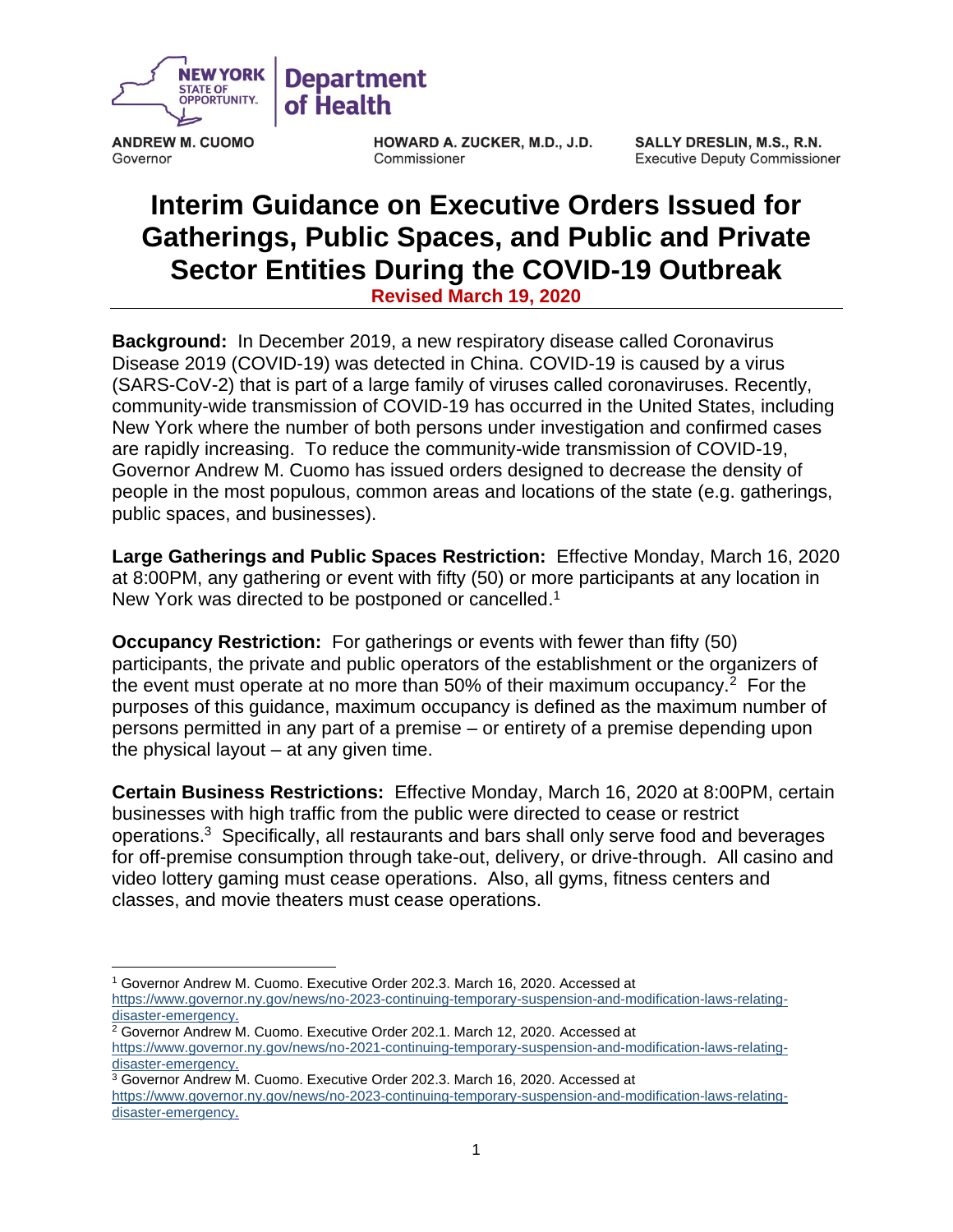

HOWARD A. ZUCKER, M.D., J.D. Commissioner

SALLY DRESLIN, M.S., R.N. **Executive Deputy Commissioner** 

Effective Thursday, March 19, 2020 at 8:00PM, all large indoor shopping malls must close their interior common areas to the public.<sup>4</sup> Stores with external entrances may remain open, subject to the occupancy restrictions. Further, all places of public amusement must be closed to the public, including but not limited to amusement parks, carnivals, water parks, aquariums, zoos, arcades, fairs, children's play center, funplexes, theme parks, bowling alleys, and family and children's attractions. This provision does not apply to public parks and open recreation areas.

**In-Person Workforce Reductions:** Effective Tuesday, March 17, 2020, all local governments were directed to allow non-essential personnel, as determined by the local government, to be able to work from home or take leave without charging accruals, except for personnel who are essential to the COVID-19 emergency response.<sup>5</sup> Local governments should reduce their entire in-person workforce by no less than 50%. State government is subject to the same reduction.

Effective Friday, March 20, 2020 at 8:00PM, all businesses and not-for-profit organizations must use telecommuting or alternative work-from-home options, to the extent possible.<sup>6</sup> All non-essential businesses and organizations must reduce the inperson workforce at any given work site or location by 50% at any given time. This will increase to 75% as announced by the Governor on Thursday, March 19, 2020.

**Exclusions for Essential Services or Functions:** Public and private sector organizations that provide essential services or functions are exempt from the above restrictions and reductions. However, to the extent practicable, these entities should implement reasonable measures to increase social distancing and reduce the density of people congregated in any given location. For the purposes of this guidance, essential services are considered:

- Health Care
	- o Hospitals
	- o Clinics
	- o Emergency Medical Services
	- o Residential Health Care Facilities, such as Nursing Homes
	- o Mental Health and Addiction Service Providers
	- o Senior and Assisted Care Programs and Services
	- o Home Health Care Programs and Services

<sup>4</sup> Governor Andrew M. Cuomo. Executive Order 202.5. March 18, 2020. Accessed at [https://www.governor.ny.gov/news/no-2025-continuing-temporary-suspension-and-modification-laws-relating](https://www.governor.ny.gov/news/no-2025-continuing-temporary-suspension-and-modification-laws-relating-disaster-emergency)[disaster-emergency.](https://www.governor.ny.gov/news/no-2025-continuing-temporary-suspension-and-modification-laws-relating-disaster-emergency)

<sup>5</sup> Governor Andrew M. Cuomo. Executive Order 202.4. March 16, 2020. Accessed at [https://www.governor.ny.gov/news/no-2024-continuing-temporary-suspension-and-modification-laws-relating](https://www.governor.ny.gov/news/no-2024-continuing-temporary-suspension-and-modification-laws-relating-disaster-emergency)[disaster-emergency.](https://www.governor.ny.gov/news/no-2024-continuing-temporary-suspension-and-modification-laws-relating-disaster-emergency)

<sup>6</sup> Governor Andrew M. Cuomo. Executive Order 202.6. March 18, 2020. Accessed at

[https://www.governor.ny.gov/news/no-2026-continuing-temporary-suspension-and-modification-laws-relating](https://www.governor.ny.gov/news/no-2026-continuing-temporary-suspension-and-modification-laws-relating-disaster-emergency)[disaster-emergency.](https://www.governor.ny.gov/news/no-2026-continuing-temporary-suspension-and-modification-laws-relating-disaster-emergency)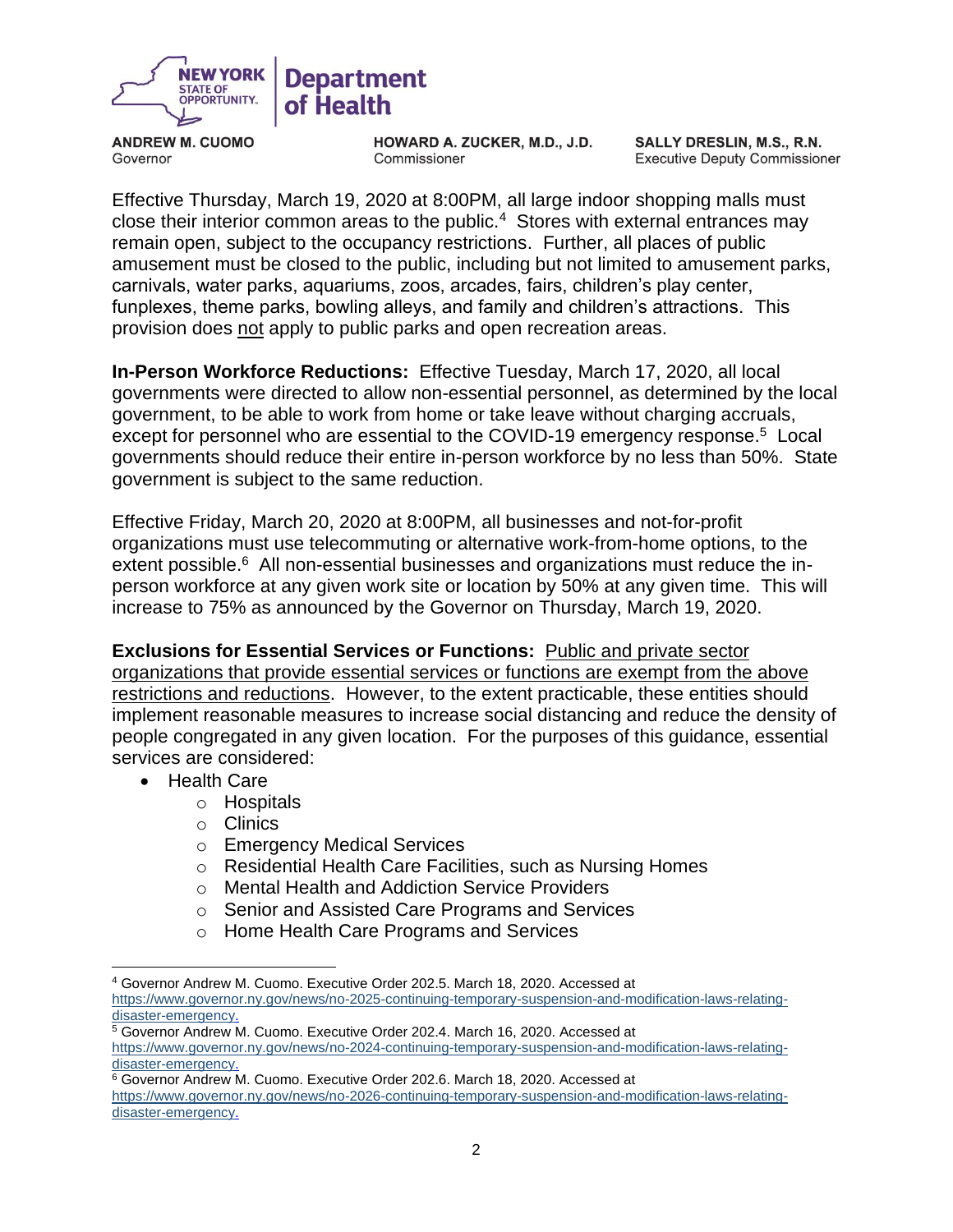

**HOWARD A. ZUCKER, M.D., J.D.** Commissioner

SALLY DRESLIN, M.S., R.N. **Executive Deputy Commissioner** 

- o Research and Laboratory Services
- o Physician Offices
- o Dentist Offices
- o Veterinary Clinics
- Essential Infrastructure
	- o Public and Private Utilities, such as Gas, Electric, Steam, Fuel, Water, and Sewer
	- o Telecommunication and Data Centers
	- o Transportation, such as Airplanes and Airports, Trains and Railway Stations, Subways and Subway Terminals, Buses and Bus Terminals, For Hire Vehicles, and Garages
	- o Defense, including United States Military and National Security Operations
- Essential Manufacturing and Supporting Supply Chain
	- o Food Production and Processing, such as Farms and Agricultural **Cultivation**
	- o Pharmaceuticals
	- o Chemicals
	- o Microelectronics/Semi-Conductors
	- o Medical Equipment and Supplies
	- o Safety and Sanitary Products
	- o Paper Products
- Essential Retail
	- o Grocery Stores and Farmers Markets
	- o Pharmacies
	- o Restaurants Take-Out, Delivery, and Drive-Thru Service, but Not Dine-In **Service**
	- o Gas Stations and Convenience Stores
	- o Hardware and Building Stores
- Essential Services
	- o Trash Collection and Waste Management
	- o Recycling Operations
	- o Mail and Shipping Services
	- o Warehouse, Fulfillment, and Distribution Centers
	- o Laundromats and Dry Cleaning
	- o Funeral Homes, Crematoriums, and Cemeteries
	- o Storage for Essential Businesses
- News Media
	- o Print and Digital
- Financial Institutions
	- o Banks
	- o Insurance
	- o Accounting
	- o Payroll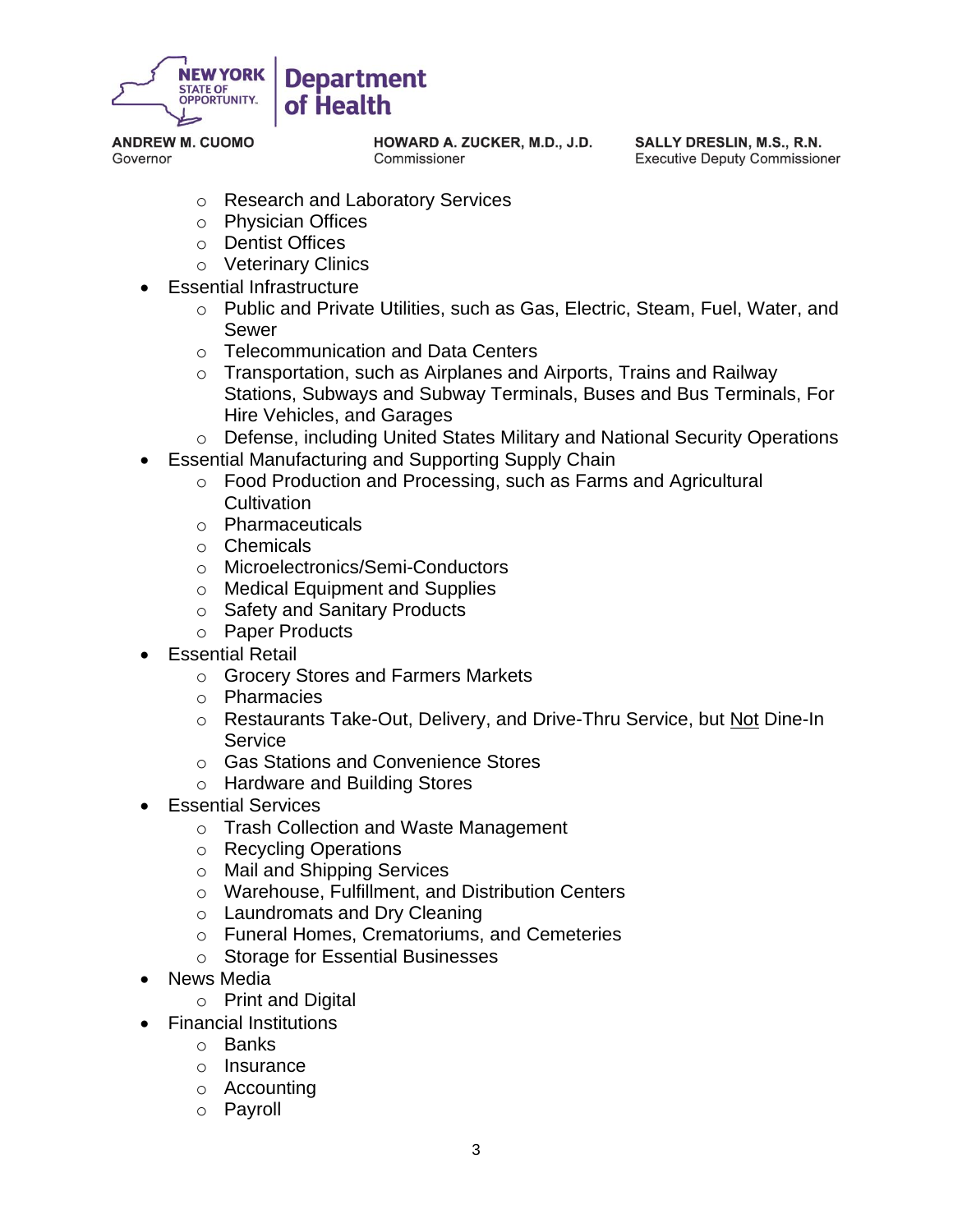

**HOWARD A. ZUCKER, M.D., J.D.** Commissioner

SALLY DRESLIN, M.S., R.N. **Executive Deputy Commissioner** 

- Providers of Basic Necessities to Economically Disadvantaged
	- o Shelters
	- o Food Banks
	- o Human Service Providers Who Provide Direct Care for State-Licensed or Funded Voluntary Programs and State-Licensed Residential Facilities, as well as Community Shelter, Child Care, and Other Critical Service **Operations**
- **Construction** 
	- o Skilled Trades, such as Electricians, Plumbers, Carpenters
	- o Firms Supporting Essential Infrastructure, Emergency, or Safety Projects
- Essential Service Providers for Safety, Sanitation, Essential Operations of Residences and Essential Businesses
	- o Building Maintenance and Property Management, Both Employed by Building Owner/Operator and Vendor
	- o Building Cleaning and Janitorial Services
	- o General Maintenance
	- o Law Enforcement
	- o Fire Prevention and Response
	- o Building Code Enforcement
	- o Security and Building Access, such as Guards and Door Staff
	- o Emergency Management and Response
	- o Automotive Repair
	- o Animal Maintenance and Management
- Essential Services or Products Necessary to Ensure Continuing Operations of Government Agencies and Provision of Public Health, Safety, and Welfare
	- o Logistics
	- o Technology Support
	- o Child Care Programs and Services
	- o Government Owned- or Leased-Buildings

**Note:** Pursuant to prior Governor actions and announcements, educational institutions, including public pre-kindergarten through  $12<sup>th</sup>$  grade schools, colleges, and universities. have ceased in-person instruction, but would otherwise be considered essential.<sup>7</sup> Houses of worship are subject to a maximum of 50 congregants or half of the maximum occupancy of the space, whichever is fewer. Finally, as abovementioned, bars can only continue service for off-premise consumption.<sup>8</sup>

 $7$  Governor Andrew M. Cuomo. Executive Order 202.4. March 16, 2020. Accessed at [https://www.governor.ny.gov/news/no-2024-continuing-temporary-suspension-and-modification-laws-relating](https://www.governor.ny.gov/news/no-2024-continuing-temporary-suspension-and-modification-laws-relating-disaster-emergency)[disaster-emergency.](https://www.governor.ny.gov/news/no-2024-continuing-temporary-suspension-and-modification-laws-relating-disaster-emergency)

<sup>8</sup> <sup>8</sup> Governor Andrew M. Cuomo. Executive Order 202.3. March 16, 2020. Accessed at [https://www.governor.ny.gov/news/no-2023-continuing-temporary-suspension-and-modification-laws-relating](https://www.governor.ny.gov/news/no-2023-continuing-temporary-suspension-and-modification-laws-relating-disaster-emergency)[disaster-emergency.](https://www.governor.ny.gov/news/no-2023-continuing-temporary-suspension-and-modification-laws-relating-disaster-emergency)